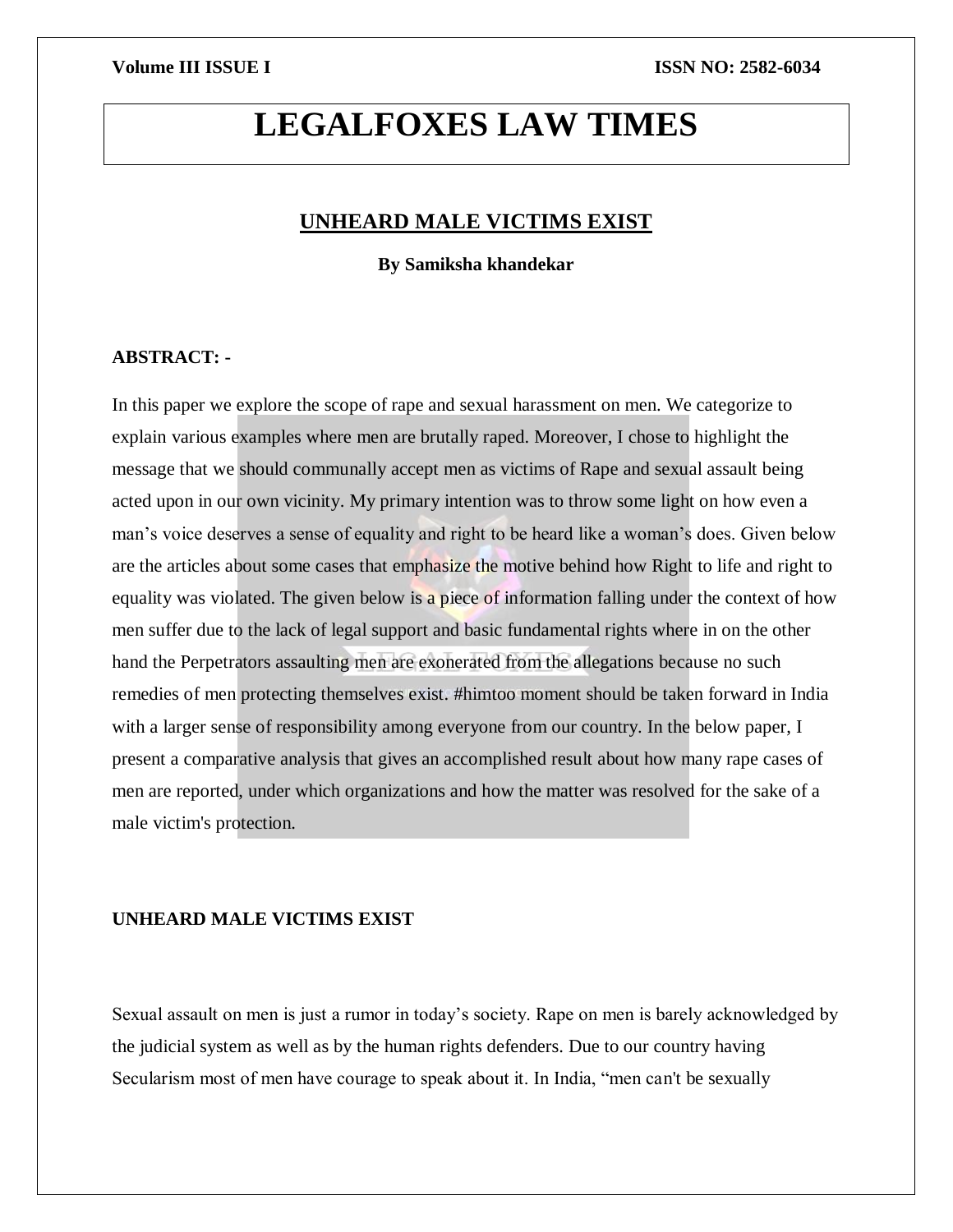assaulted" is a misbelief. Male becomes the Rape victim when he is involuntarily involved in sexual activity. The intension of rape is malicious, be it to hurt or overpower someone without his own consent.

In a primary sense, sexual assault can happen to anyone, be it women or men. However, the question is, Do men have any rights if they are sexually assaulted?

Men do face challenges to prove themselves after being sexually abused resulting from stereotyped thinking of society that considers communally constructed Masculinity. There are specific kinds or genres of sexual harassment such as sexual harassment at workplace, rape at workplace, using abusive language, undesirable sexual contact, further narrowing down to 3 categories namely Physical, Verbal and Visual. We usually hear about women being sexually assaulted but we are almost unaware that men on the other hand, face the same.

Once searched over the wide world web about sexual assault or harassment, only 20% out of all the search strings consider and showcase the possibility of men being the victims.

The main reason in India is this possibility about sexual assault of the men or boys is not accepted or not even contemplated enough to have many of such cases reported. Due to such1 approach based on a myth, there is lack of awareness in the society. It is unjust for the men to bear unwelcome sexual contact because of the society's misconceptions that men can't be sexually assaulted. Most of the people in India do not believe in Gender Fluidity making them jump on to needless conclusions that sec 377 is a taboo. This brings up the question, how will then people believe in sexual harassment of men? This question should be held as a foremost topic of issue because once the society accept about such harassments going around in their vicinity, is when men will be heard, their mental trauma will be recognized and not only will they get justice but also a sense of freedom .

**Sec 375 of IPC** defines rape as something which is only done to women by men. Male victims don't get a legal acceptance or any acknowledgment in this section.

Only the **section 377** is been mentioned for 'sodomy', rest all the sections are protection for women against the sexual assault. This turns out to be very unfair at the part of the men. Without sparing any additional hours, it should be duly noted that Perpetrators can be of any gender.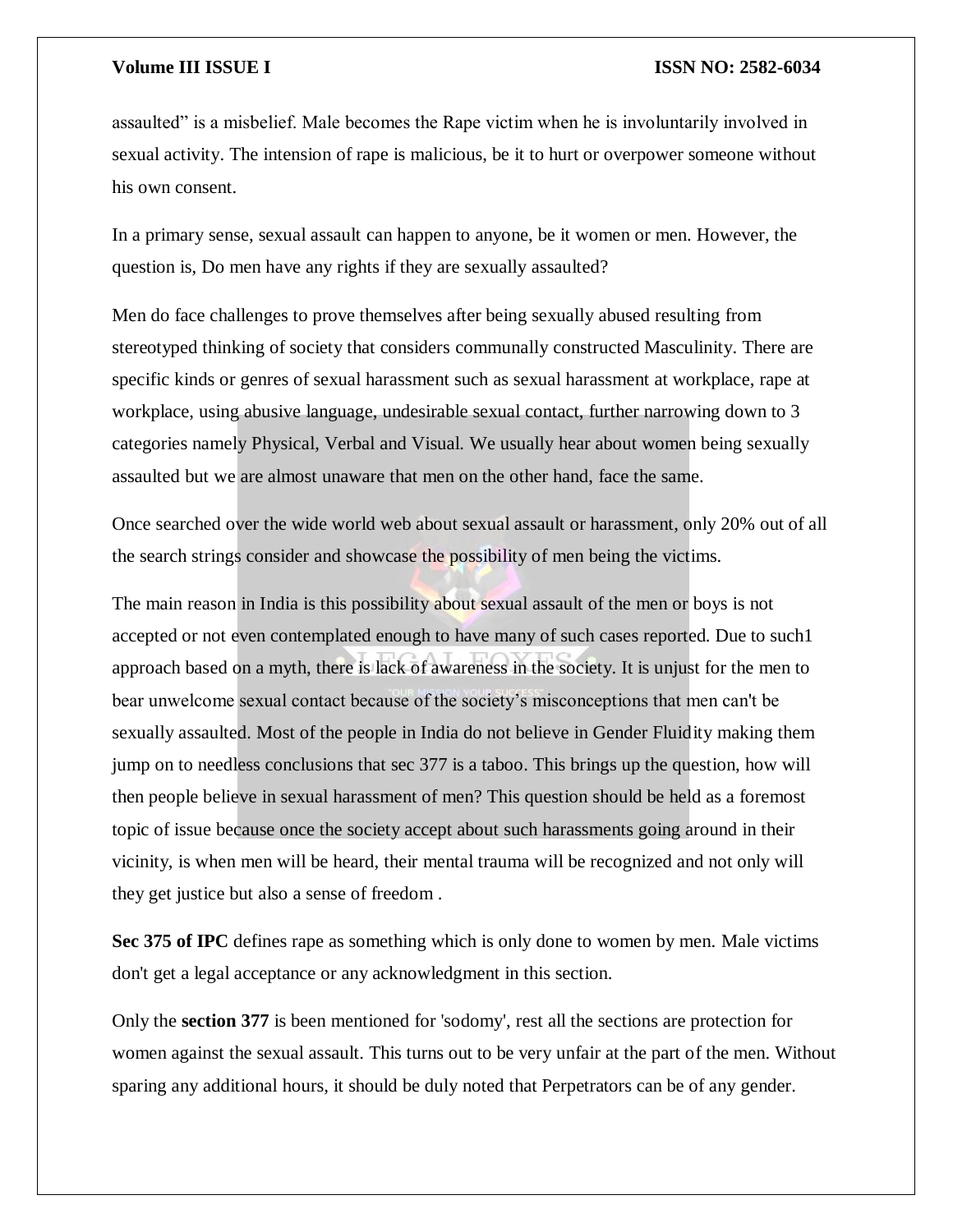**Art 14 of Indian constitution** propounds about Right to Equality and in here it seems that, the right is violated if a woman is being protected for sexual assault but not men. Right to equality is the basic fundamental right which states that everyone is equal before law, so why is it not necessary for the society to have an equal approach towards men and women?

**Sec 509,376 354 of IPC** are basically for protection for women. This section contains remedies when sexual harassment or rape takes place. But in any of above sections nothing is mentioned about men and even remedies if man is sexually harassed or he is being raped. Right to equality is not present in the case of sexual harassment on men and therefore art 14 is violated.

#### **If there is #metoo movement then why not #himtoo?**

Did this question ever cross all your minds? It's not just about the sexual assault on men but also the false allegations imposed on the men about sexually assaulting a woman. This is the exact reason why #himtoo movement took birth. This movement is not followed in our country but is having a great impact on other countries. It was started when a mother tweeted that her son was afraid to date freely due to false allegations.Men faces sexual harassment at workplace, public places, even the most obvious one being a local train, or the safest place for a child in School. Men keep facing such unsolicited sexual contacts in their school but most of them are still unheard.

**Art 21 means Right to Life or Right to Personal Liberty**. When a man is raped or being sexually assaulted, art 21 is being violated as constitution states that no one should be deprived of the personal liberty and life. Every man is entitled to have right to live in dignity and even work insafe environment but the risk of being raped or sexually assaulted should get eliminated. Right to privacy is also infringed when a man is sexually assaulted or being raped.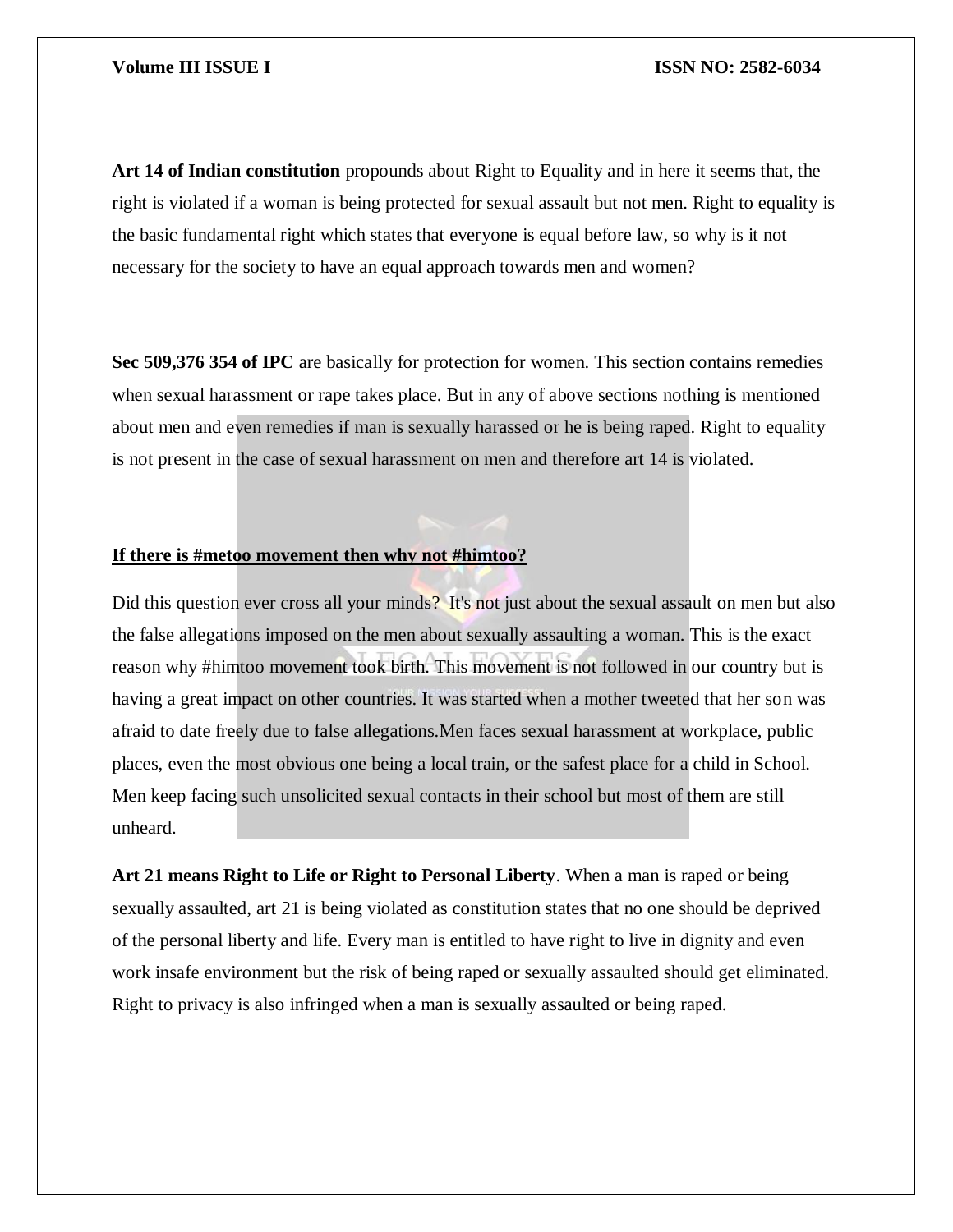Due to sexual harassment the victims usually suffer from mental trauma which affects their mental well-being and most of them face depression were most of them attempt suicides due to violation of right to privacy and right to live with dignity.

In the case of **Nasiruddin Ali vs The State of Assam** it was explained that Rape is the violation of Art  $212<sup>1</sup>$ 

**This was the incident where the man was gang raped by 5 people in Vashi (Navi Mumbai): -**A 36-year-old man was brutally raped by 5 men in Vashi (Navi Mumbai). He was being raped by 5 unknown people and he underwent an emergency surgery where his right to life was violated. A case is registered under art 377 and art 34 of IPC.<sup>2</sup>

A 22-year-old man was again raped by 4 men in a moving car for 3 hours continuously and was dumped by the road. Victim used to post his picture on Instagram where accused tracked his location and raped him. This again Violated Art 21. FIR was filed against 4 of them under Sec  $377.$ <sup>3</sup>

All over the world the men are sexually assaulted: -

- In US military force almost 1 lakh men were sexually assaulted recently. Almost 10000 soldiers are sexually assaulted each year. In this case the victims were the low-ranking soldiers.<sup>4</sup>
- In El salvodore, 76% of the political prisoners were sexually assaulted.<sup>5</sup>
- A study of 6,000 concentration-camp inmates in Sarajevo found that 80% of men had reported of being raped.
- Mostly, 8 men are sexually assaulted every hour..
- In national crime victimization survey 38% casualty are men.

#### $\overline{a}$ <sup>1</sup>**Gauhati High Court**

**Nasir Uddin Ali vs The State Of Assam And Anr on 31 August, 2020**(HIGH COURT OF ASSAM, NAGALAND, MIZORAM AND ARUNACHAL PRADESH)Case No. :Crl.A. 227/2016

<sup>2</sup> https://mumbaimirror.indiatimes.com/mumbai/crime/36-year-old-man-gang-raped-by-five-in-vashi-undergoesemergency-surgery/articleshow/71310362.cms

<sup>3</sup> https://www.indiatoday.in/crime/story/mumbai-man-raped-moving-car-instagram-location-1627346-2019-12-11

<sup>4</sup> https://en.wikipedia.org/wiki/Sexual assault in the United States military

<sup>5</sup> https://www.theguardian.com/society/2011/jul/17/the-rape-of-

men#:~:text=In%20El%20Salvador%2C%2076%25%20of,men%20reported%20having%20been%20raped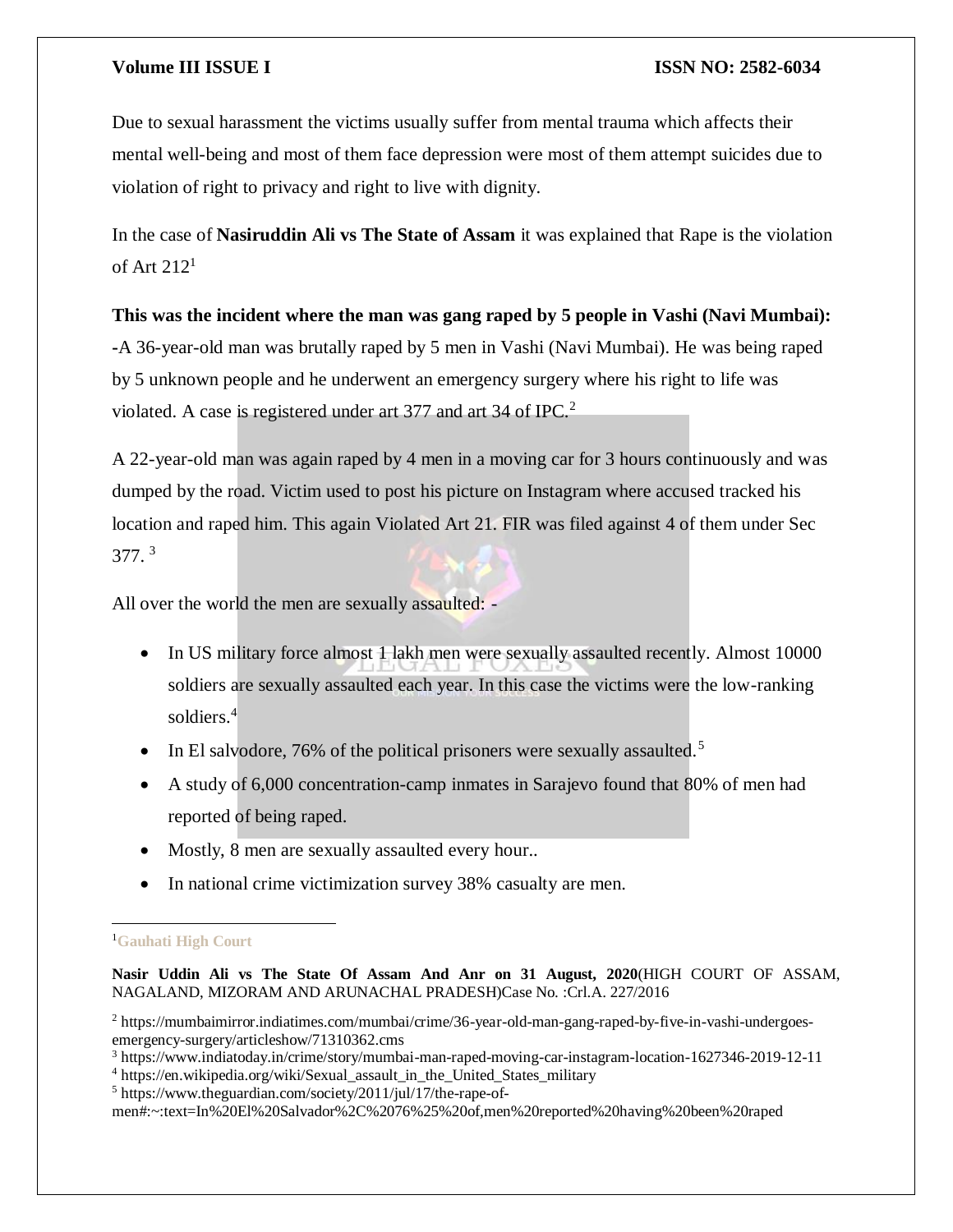Back in 1996, an 18-year-old boy was sexually assaulted by a Sergeant who obstructed Mr. William and fell unconscious. Furthermore, he was brutally raped over a desk while everyone was asleep, not just once but twice. The men who were sexually assaulted were not protected under the American Military Force. It was a national security threat.

After his graduation, he reported the complaint at Airforce authorities expecting for the man who raped him to get investigated and arrested. Unfortunately, no action was taken for the sake of his security and no response or any news was heard by the investigators later.

Since he was sexually assaulted twice, he got medically unfit along with damaged kidneys and torn rectum. Due to this, he missed his training sessions which further resulted to a mental trauma.

Paul Lloyd, another victim in the Army National Guard was sexually assaulted and mistreated in the shower which resulted into immediate hospitalization the next day. It was brought to notice that he had severe internal bleeding and a torn rectum. He wasn't vocal about his experience and consequently suffered from a mental health condition.

### EGAL FOXES

These two incidents were disturbing as both of them had an unsettled mental health condition along with medical issues after the incident. On account of such incidents and many more that are happening everyday but aren't brought to notice, there should be an implementation of more rigorous laws for men who get sexually assaulted. Justice should equally consider such cases and render equality towards the concern for these victims. As of now, the total number of men who are sexually assaulted are less as compared to woman but this rate is estimated to intensify in the near future. Thus, to provide men the freedom for justice, laws should be passed for the safety of men considering their right to feel safe.

These are given Reports as per TOI,

According to the survey in India: -

"In Bangalore, 51% of the respondents had been sexually harassed, while in Delhi and Hyderabad, 31% and 28% of those surveyed said they had been sexually harassed. Around 38%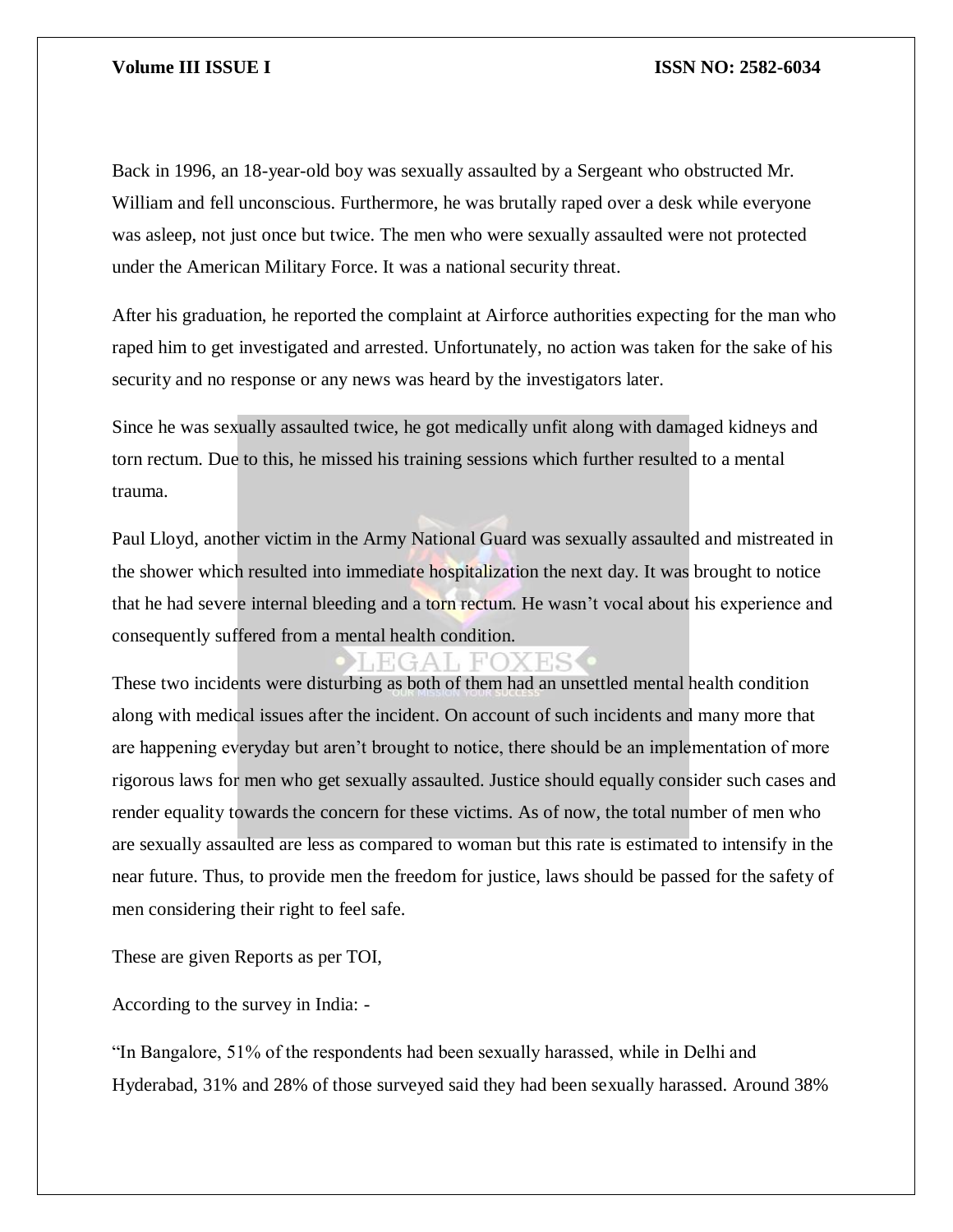of the respondents across 7 cities in India said that in today's workplaces, "men are as vulnerable to sexual harassment as women."

Given aboveare statistics from India but according to UK, a country known to have supporters for the male victims.

According to the Survey of UK: -

- 4% of men have experienced sexual harassment at their age of l6 years. 12000 men are raped in UK in almost a year and 70,000 are sexually assaulted.
- Survivors Uk is the organization where most of the men get justice if they are sexually assaulted.
- Rape on men is accepted in UK but not in India.

### **According to survey in America: -**

- The population between 18-24 years of age are at greater risk of being sexually assaulted.
- In 1998, 2.27 millions of men were sexually assaulted.
- 1/10 is the ratio of the rape cases on men in America.
- America is most raped country in all over the world.
- **Conclusion:** -The laws should be made strict if a male is raped. We have to make sure that every man should be protected against rape or sexual assault and that's why we need to make sure that some sections should be insinuated in the IPC.
- A rape is rape, it can happen to any gender so we have to stand by them and protect the victims with some remedies which can be judicially applicable. It causes the same impact on both men and women.
- As we have art 14 which follows right to equality as women and men are equal so they should be equally protected as attempted rape is equally hurtful.